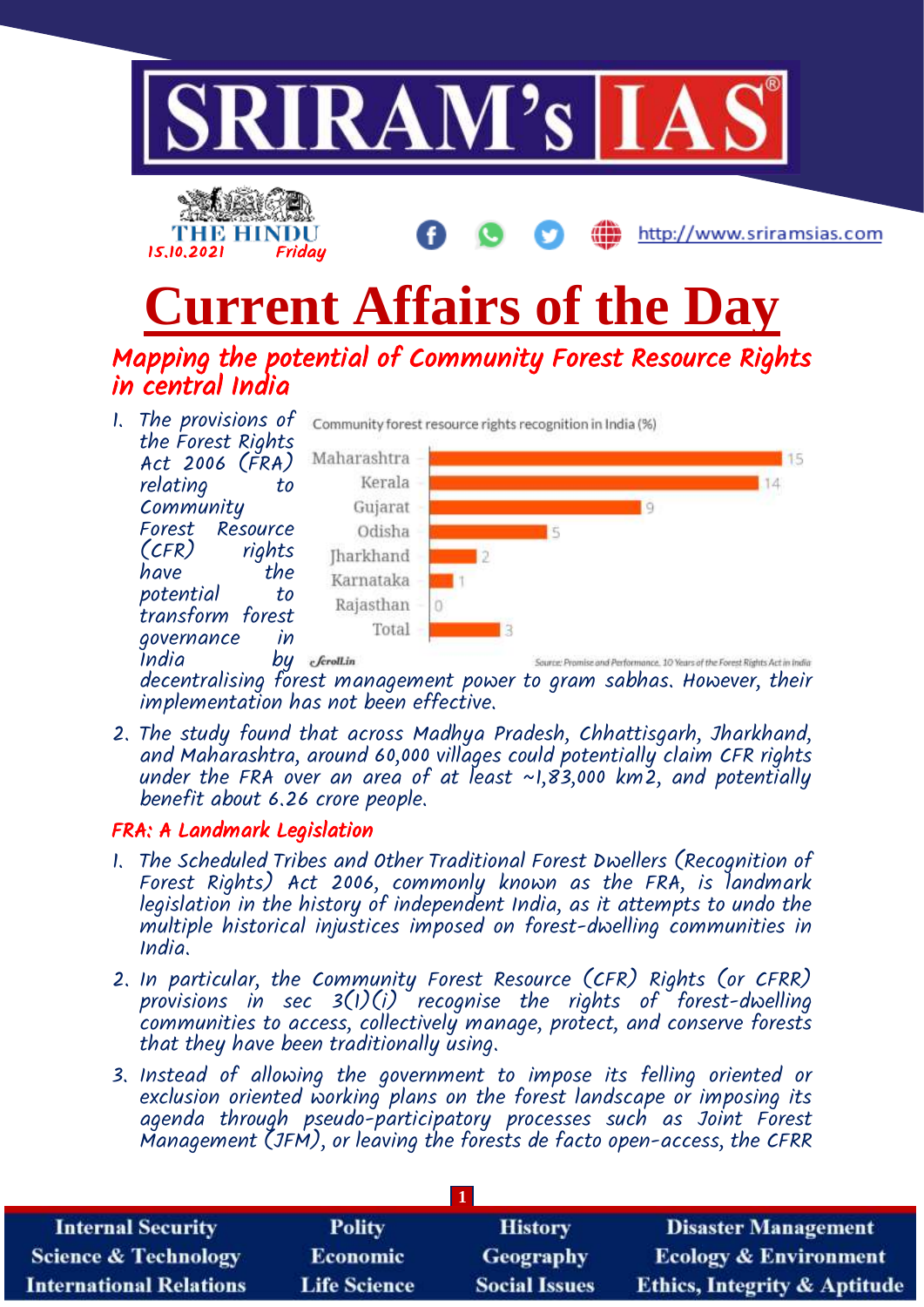



http://www.sriramsias.com

provisions enable a statutory process of decentralised forest management by the gram sabha.

- 4. The gram sabhas would then develop and implement their own CFR management plans like the Mendha lekha and Pachgaon villages in Maharashtra.
- 5. Furthermore, once CFRR are recognised, the forest cannot be 'diverted' for development projects without a NOC (No-Objection Certificate) from the CFR Gram Sabha, nor can any evictions take place in the name of wildlife conservation without implementing the Critical Wildlife Habitat provisions of the FRA.
- 6. The Niyamgiri hills is one such example in which forest clearance given to a mining firm was scrapped. Thus, these provisions have the potential to radically democratise forest governance in India.
- 7. Despite its immense potential, however, (or because of it), even 13 years after the FRA was notified, the recognition of CFR rights has been quite poor.
- 8. Only a few states have recognised CFRR to any significant extent  $-$ Maharashtra (~5,000 villages), Odisha (~3,000 villages) and recently Chhattisgarh (~3,200 villages).

**Chhattisgarh becomes 1st state to recognise Forest Resource Rights in Urban Region** 

Chhattisgarh became the first state to recognise Community Forest Resource Rights in an urban area, with the state government recognising the rights of residents of Dhamtari district over 4,127 hectares of forests.

Under Forest Rights Act, 2006, Community Forest Resource Right gives gram sabhas the right to protect, regenerate or conserve or manage any forest resources used by the entire community, or village.



**Note: About Chhattisgarh** 

#### Problems in Implementation:

1. The problem in answering this question is that there is no clarity as to where and how much forest land might be eligible for CFRR claims and in which villages.

| <b>Internal Security</b>        | <b>Polity</b>       | <b>History</b>       | <b>Disaster Management</b>              |
|---------------------------------|---------------------|----------------------|-----------------------------------------|
| <b>Science &amp; Technology</b> | <b>Economic</b>     | <b>Geography</b>     | <b>Ecology &amp; Environment</b>        |
| <b>International Relations</b>  | <b>Life Science</b> | <b>Social Issues</b> | <b>Ethics, Integrity &amp; Aptitude</b> |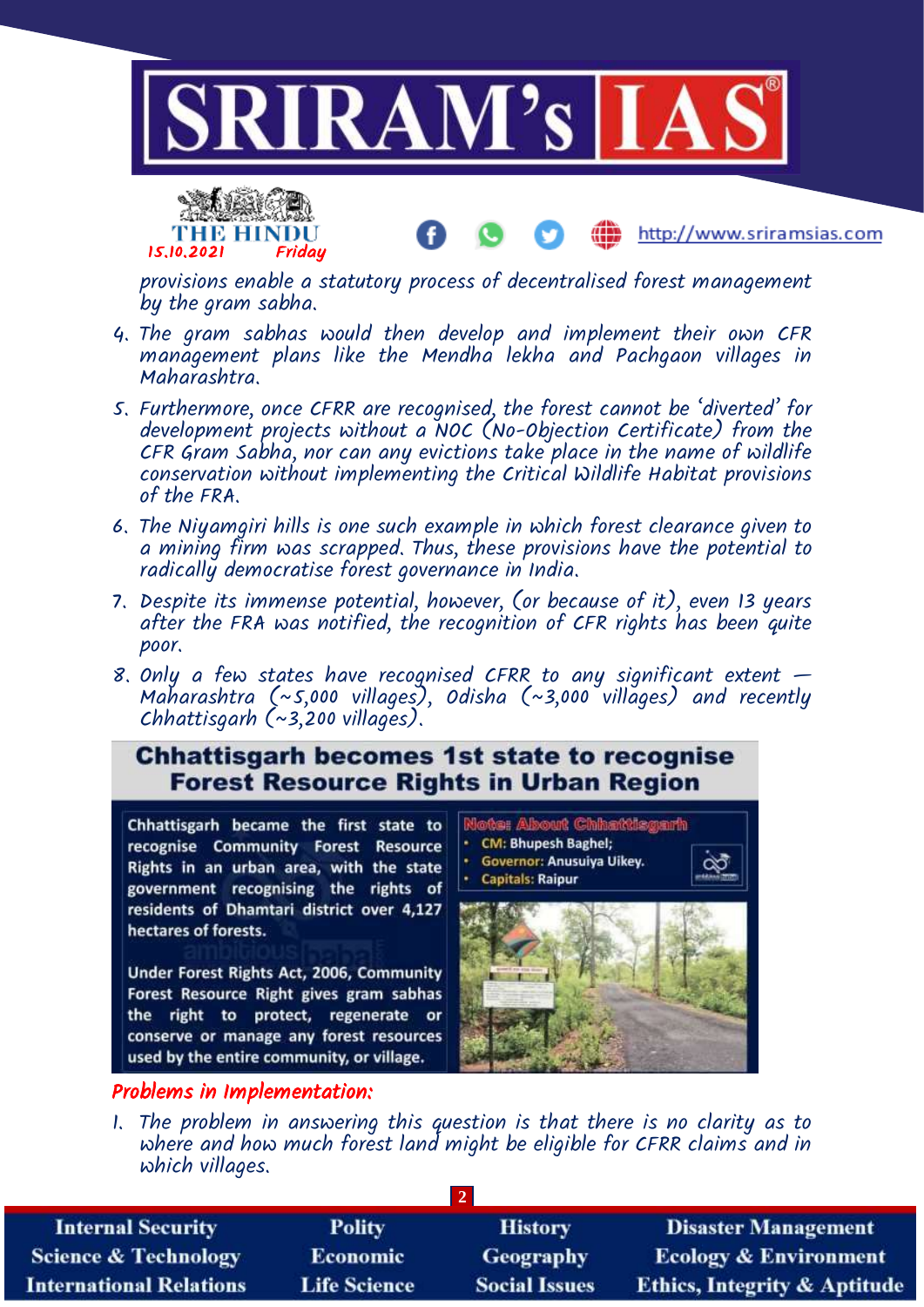

2. Using a combination of Geographic Information System (GIS) techniques and census data and maps, we identified villages with CFRR potential and the likely (minimum) area that may be claimed.

## This International E-Waste Day, give your used electronic devices for recycling, urges non-profit

1. Give used electronic devices for recycling, says international nonprofit even as the weight of e-waste generated this year surpasses that of China's Great Wall

15.10.2021 Friday

THE HINDU

- 2. Get more dead or unused plug-in or battery-operated products to facilities where they can be either repaired or recycled this<br>International E-*International* Waste Day, a nonprofit has urged households, businesses and governments.
- 3. Recycling will enable the recovery of "a king's fortune



http://www.sriramsias.com

in the valuable materials and reduce the need for new resources", the WEEE Forum said in a statement.

4. International E-Waste Day has been observed on October 14 every year since 2018.

| <b>Internal Security</b>        | <b>Polity</b>       | <b>History</b>       | <b>Disaster Management</b>              |
|---------------------------------|---------------------|----------------------|-----------------------------------------|
| <b>Science &amp; Technology</b> | <b>Economic</b>     | <b>Geography</b>     | <b>Ecology &amp; Environment</b>        |
| <b>International Relations</b>  | <b>Life Science</b> | <b>Social Issues</b> | <b>Ethics, Integrity &amp; Aptitude</b> |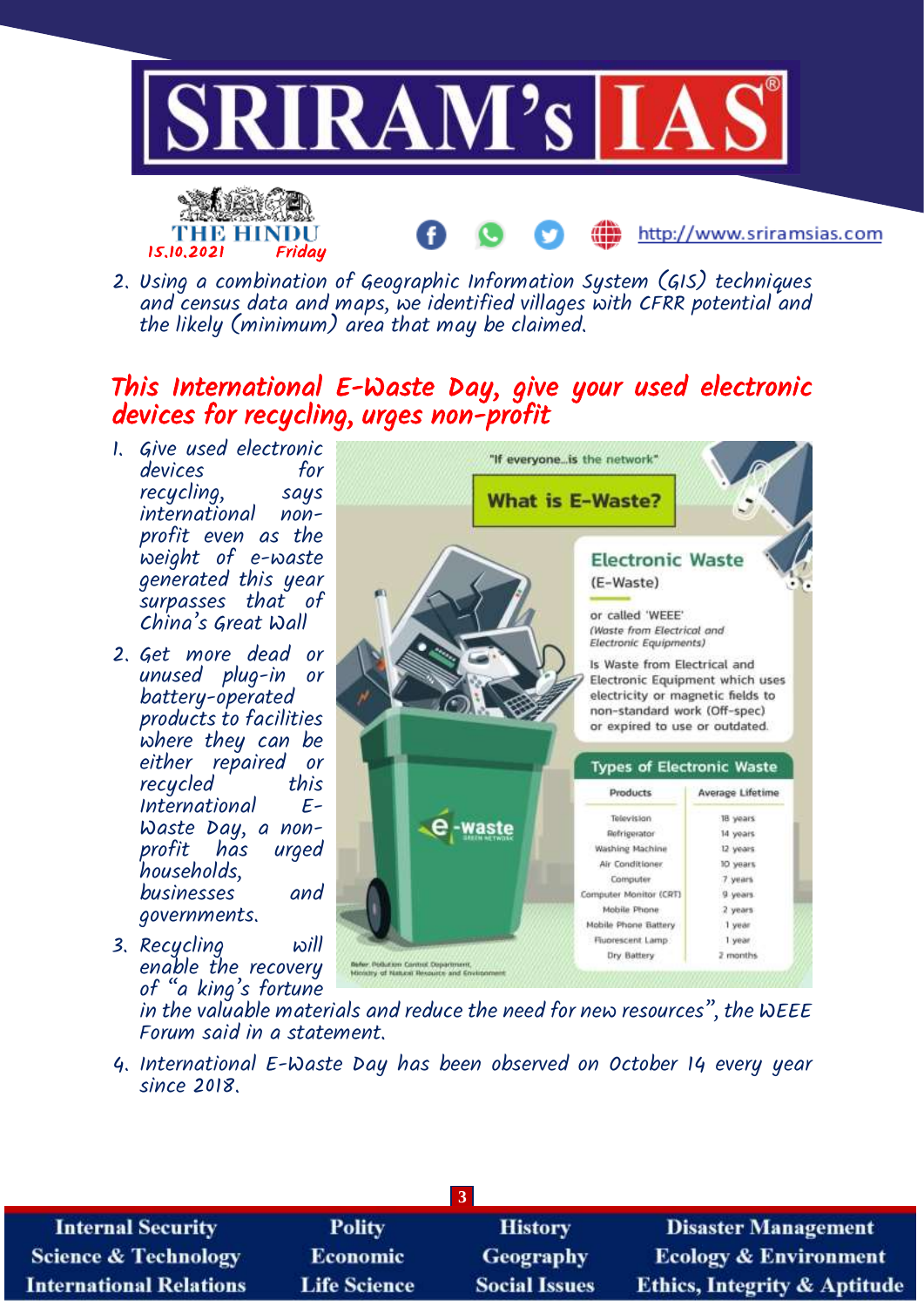

#### WEEE Forum:

- 1. WEEE stands for waste electronic and electrical equipment. Brussels-based non-profit gave some statistics about the rising tide of e-waste.
- 2. This year's WEEE will<br>total about 57.4 about million tonnes (MT). This will be greater than the weight of the Great Wall of Earth's heaviest artificial object.



**Internal Security Science & Technology International Relations** 

**Polity** Economic **Life Science** 

**History Geography Social Issues** 

**4**

**Disaster Management Ecology & Environment Ethics, Integrity & Aptitude**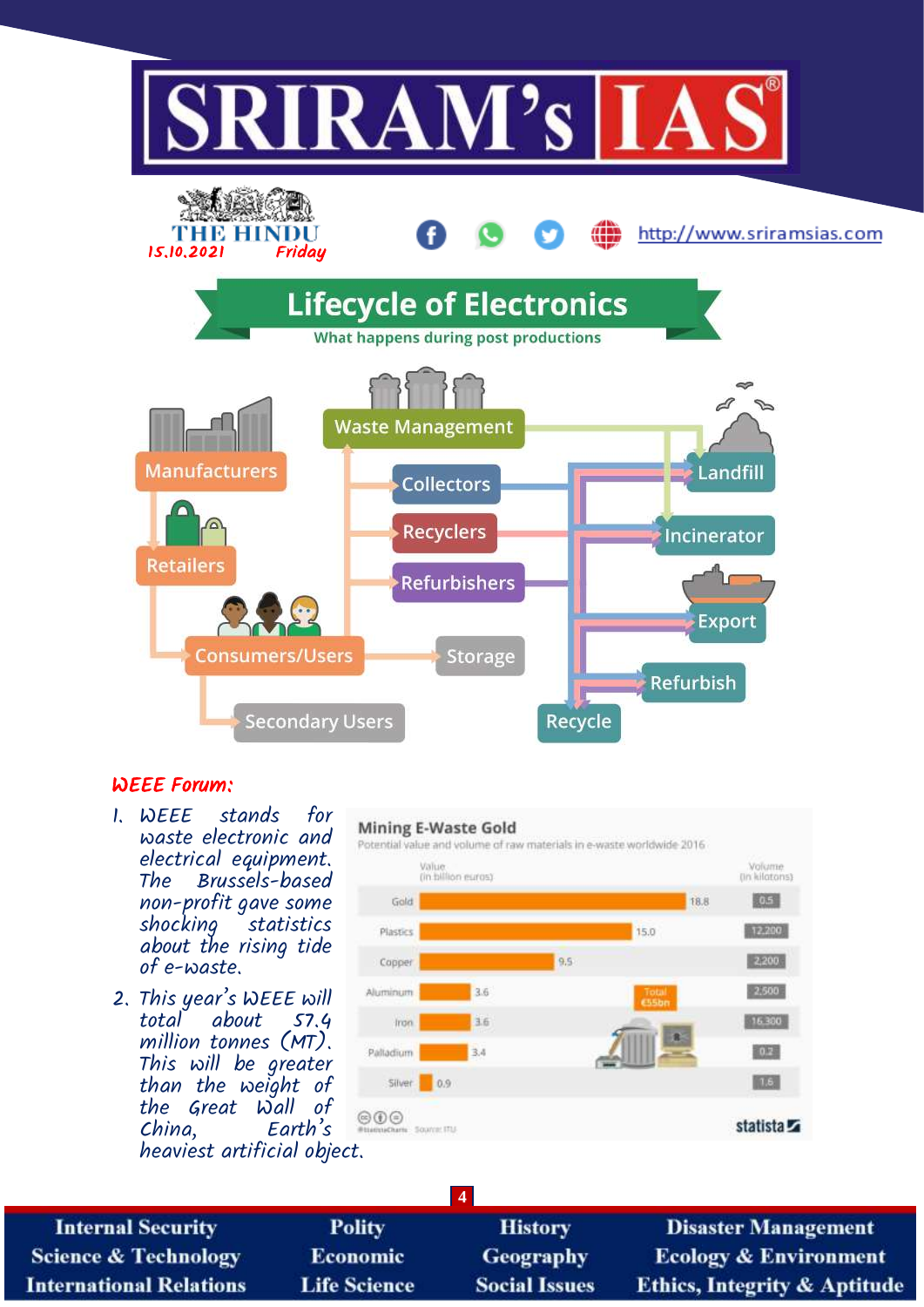



3. Last year's Global E-waste Monitor reported that 53.6 MT of WEEE were generated in 2019. That represented a 21 per cent jump in the five years since 2014 (with e-waste predicted to reach 74 MT by 2030).

## Are we seeing early signs of reverse migration in India?

1. Reverse migration may not reflect in any official data or in any specific study but is casually lurking around in most post-Covid-19 pandemic conversations and in



States that see high rates of out-migration to urban areas are also the ones that have high unemployment rates. It may be difficult for states with high rural poverty rates like Uttar Pradesh and Bihar to absorb the returning migrants.

http://www.sriramsias.com



thousands of YouTube videos, and in more profound and defined ways than ever before.

- 2. The drive to live in a city dips a thousand times every day when one is stuck in traffic and breathes toxic air, among other things.
- 3. But even though living in a metropolis can be exciting, there are some downsides. Heavy traffic, for instance, makes it challenging for me to socialise with my suburban friends.
- 4. Additional frustrations include crowded public transportation, noise pollution and overpriced food at restaurants.
- 5. But more than these externalised challenges, it is the inner mess that is forcing many to either go back to their rural roots or find solace in places, away from the claustrophobic confines of cities where inner peace matters most.
- 6. With or without COVID-19, living in a metropolitan city is increasingly becoming impossible for those longing for an alternative lifestyle.

| <b>Internal Security</b>        | <b>Polity</b>       | <b>History</b>       | <b>Disaster Management</b>              |
|---------------------------------|---------------------|----------------------|-----------------------------------------|
| <b>Science &amp; Technology</b> | <b>Economic</b>     | Geography            | <b>Ecology &amp; Environment</b>        |
| <b>International Relations</b>  | <b>Life Science</b> | <b>Social Issues</b> | <b>Ethics, Integrity &amp; Aptitude</b> |